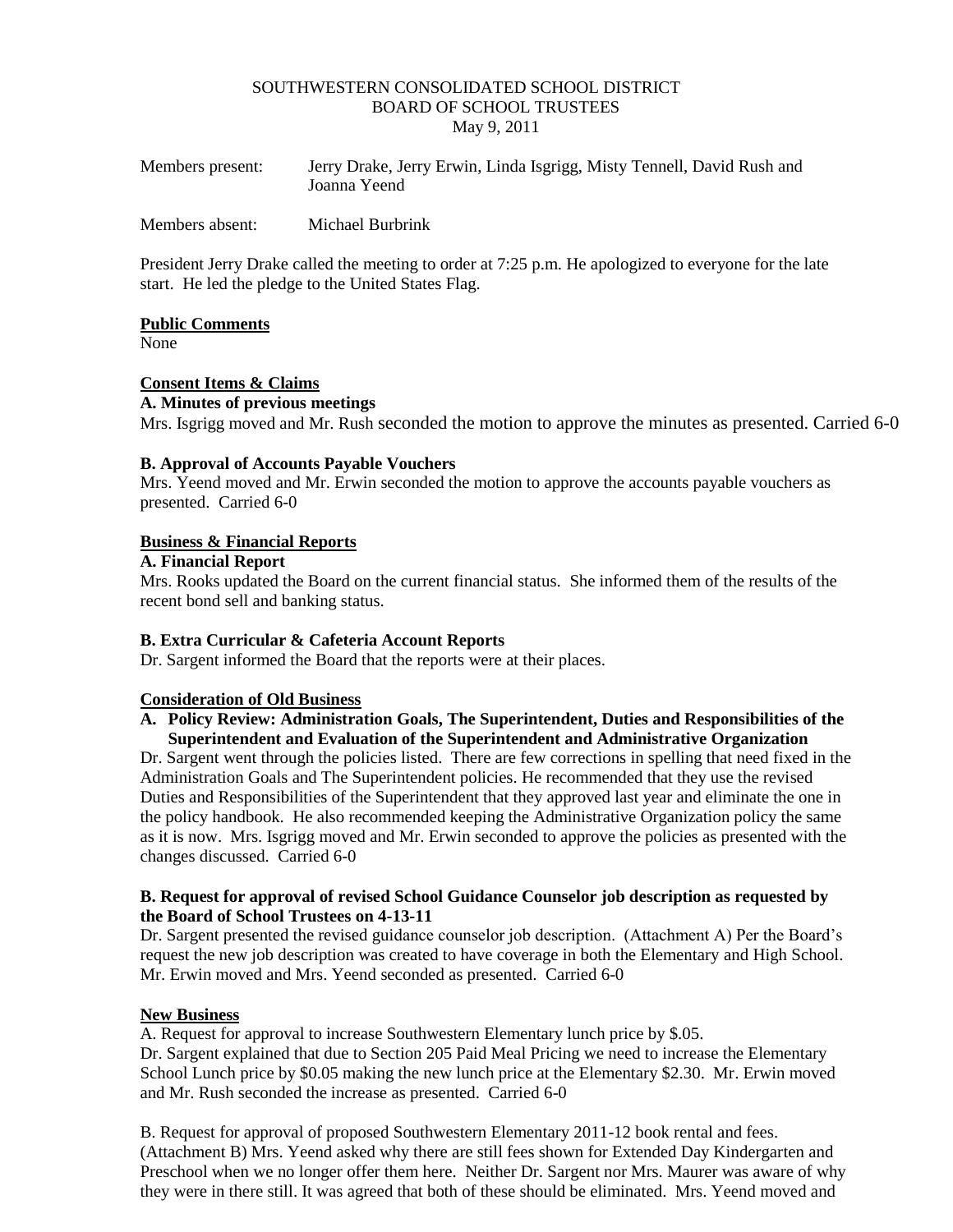Mr. Erwin seconded to approve the Elementary book rental and fees as presented with the elimination of the Extended Day Kindergarten and Preschool sheets. Carried 6-0

C. Request for approval of proposed Southwestern Jr.-Sr. High School 2011-12 book rental and fees. (Attachment C) Mr. Erwin moved and Mr. Rush seconded to approve the Jr.-Sr. High School 2011-12 book rental and fees as presented. Carried 6-0

D. Request for approval for John Pile to purchase the former Southwestern Bus #15 as a replacement for his current Bus #2. Mr. Pile informed the Board why this would be better for the students on his route. One thing being that his current bus does not have heat in the winter. He is familiar with bus 15 and he knows the condition of the bus and feels it will be better for the students and him to purchase this bus from Midwest Transit. He would begin using this bus in the Fall 2011. Mrs. Isgrigg moved and Mr. Rush seconded. Carried 6-0

E-H. Request for approval of revisions to 2011-12 SWHS Student Handbook, 2011-12 SWHS Athletic Handbook, 2011-12 SWE Staff Handbook and 2011-12 SWE Student Handbook. Following discussion Mrs. Isgrigg moved and Mrs. Tennell seconded to approve the handbooks as presented. Carried 6-0

I. Request for approval of FFA field trip to Purdue University for the state dairy and poultry contests, May 20-21, 2011. Mrs. Yeend moved to approve the field trip and Mr. Erwin seconded. Carried 6-0

J. Request for approval for SWHS Choir to go to Disney World in Orlando Florida March 22-26, 2012. The cost per student will be \$730 which is inclusive of air fare, lodging, park pas and food vouchers. Mr. Erwin moved and Mrs. Yeend seconded to approve the field trip as presented. Carried 6-0

## K. Other

Mrs. Maurer informed the Board of the interviewing process for the new Elementary Principal. The applications will come through May  $20<sup>th</sup>$ . She will do first round interviews and eliminate down to 2-3 candidates. Then there will be interviews with a committee group and also with the administrative team. Hopefully, they will have a final candidate to present to the Board at the June meeting.

### **Reports & Presentations**

Mrs. Blake and Mrs. Maurer updated everyone on the events going on in their buildings. They also updated everyone on the professional development that is going on in their respective buildings. Mrs. Blake noted that Blue River Career Center will be sending Steve Gardner to Southwestern to teach next year and there is a possibility that students from other districts could come here for his classes. Our students also might go to another district for classes that would be offered there. Mrs. Tennell asked why the  $6<sup>th</sup>$  grade band did not go to King's Island. Mr. Erwin said that according to Mrs. Peterson the students did not want to go.

Dr. Sargent noted that the Board had a summer maintenance schedule in their packets from John Tarplee. One of the items on the list was paving the parking lot. Mr. Drake recommended that we get quotes for this work. Mr. Tarplee stated that he did not want to begin this work until after the HVAC project was completed at the elementary. Mrs. Rooks also noted that in addition to the list from Mr. Tarplee had given the keyless entry project would be done this summer on both buildings as part of the renovation project. She also informed them that the new cameras will be installed in all the busses in June and July this summer. Following discussion, motion was made to authorize Salli Rooks, Treasurer to get quotes for the parking lot paving work when it is time to have the work completed. Mr. Rush moved and Mr. Erwin seconded. Carried 6-0

### **Personnel**

# **A. Professional Staff**

Dr. Sargent stated that due to declining enrollment we would need to non-renew the non permanent teacher contract of Michael Bunton, SWE  $5<sup>th</sup>$  Grade Teacher effective at the end of this school year. He asked the Board to approve the resignation of Natalie Parker, School Nurse, effective June 30, 2011. He also asked the Board to approve the transfers of Venessia Emerick to part-time cook at SWE,